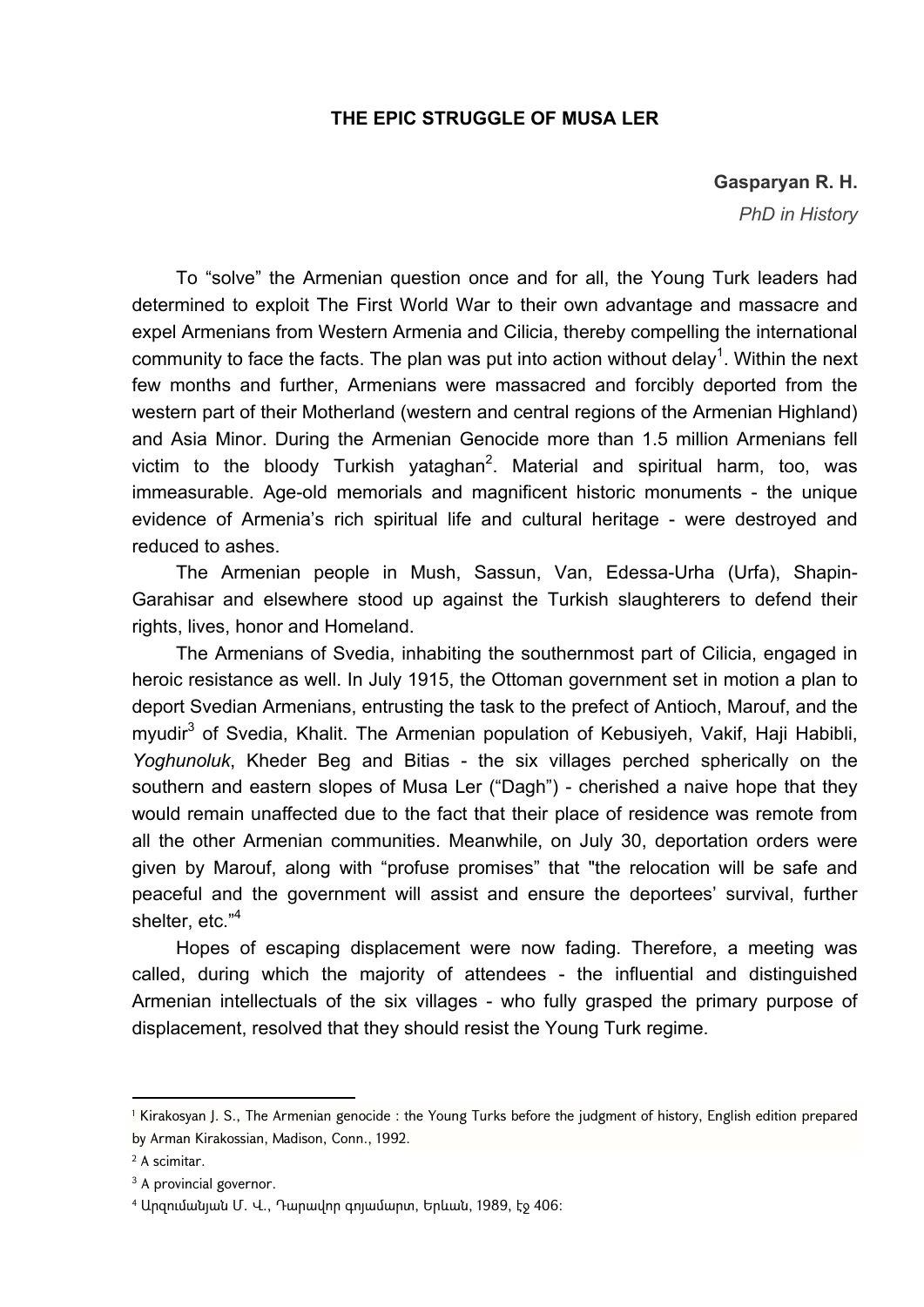Realizing that the forcible removal would lead to carnage and physical destruction nonetheless, large sections of the Armenian population, with trust in glorious traditions of their fighting skill, took the path of a massive resistance. "Should the worst of evil come about, fight like a lion and perish in your highlands, rather than slavishly give in to the foe, like a flock of sheep, and then die in disgrace"<sup>5</sup>. Upon his return to the home village of *Yoghunoluk from exile in* Zeitun, Dikran Andreassian spread the word about the ongoing expulsions and massacres, impelling the people to their ultimate decision to take up arms against the Turkish butchers - the Ottoman and Young Turkish rulers, who committed the Armenian Genocide.

On August 1, following the myudir's new deportation edict, the majority of Svedian Armenians made an important decision to fortify themselves in the highlands, with livestock and food supplies, and seek liberation by putting up a strong organized resistance. "Nearly all of Kebusiyeh and a part of Haji Habibli and Bitias defied the Ottoman edicts"<sup>6</sup>. According to Hakob Davtyan, 4231 Svedian Armenians chose to go up the mountain<sup>7</sup>.

Upon the arrival at the summit of the mountain, the Armenians set up camp in Tamlacheg, Gushcheghaz and Gezelcha, where topography, fairly impregnable, offered favourable defence prospects. The newcomers had made an irrevocable decision to struggle against the Turkish forces for as long as possible, making good use of the mountainous terrain. Once atop the mountain, they embarked on solving urgent problems, with a disappointing start though. Each encampment had appointed a separate military power. The lack of unified command, in spite of constant contact and agreement between the senior leadership, led to further difficulties.

The construction of defensive fortifications, which commenced on August 2, continued day and night until the Turks' first offensive attempt. All along the settlements, multiple defensive fighting positions and posts were structured, trenches were bored, and rocks and boulder-stones were piled to shower the enemy with from the mountain peak.

On August 7, Khalit, having boastfully pledged to remove Armenians from the mountain within a day, launched an assault out of Yogh Aghzli with a company of 200 soldiers. He tried to profit by the incompleteness of fortifications' construction and spontaneity of action. 20 Armenian combatants were promptly dispatched from Taratalan, till reinforcements would arrive from nearby encampments. The Turks opened a heavy fire and tried to break through the Armenian's right flank but were thwarted by the valiant defenders, whose flanking and front cross-fire forced the enemy to surrender in the gathering darkness. The aim, pursued by the Turks in the first battle,

**.** 

 $5$  Անդրեասյան Տ., Զեյթունի անձնատվությունը և Սուետիո ինքնապաշտպանություն, Կահիրե, 1915, էջ 29։

<sup>6</sup> Հ. Հ. ԿՊՊԱ, ֆ. 57, ց. 5, գ. 108, թ. 7:

<sup>7</sup> Հուշամատյան մեծ եղեռնի, Բեյրութ, 1965, էջ 789: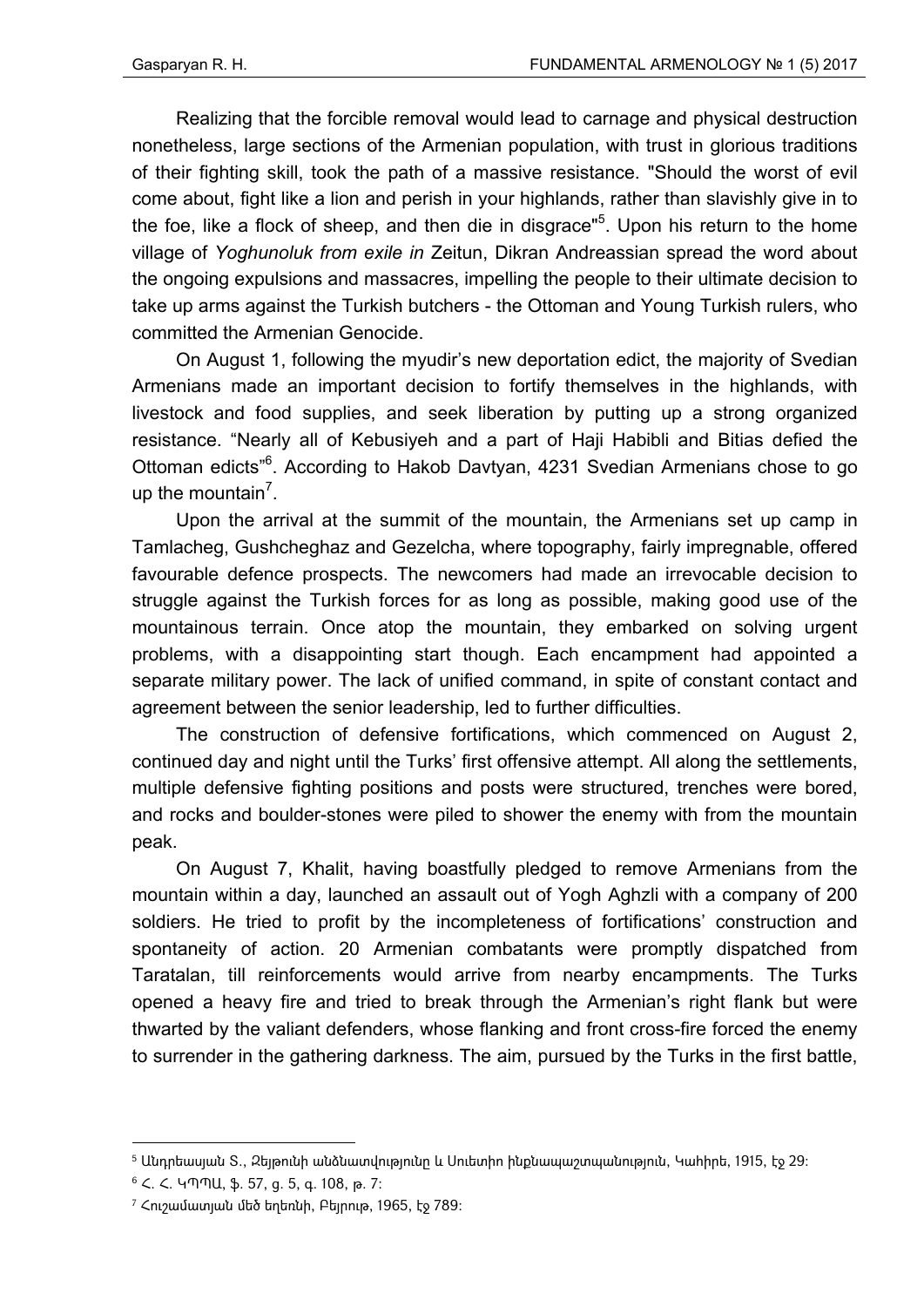was to assess the Armenians' combat readiness. After a six-hour clash, there were 5 or 6 killed and a score of wounded among the Turks $^8$ .

During the two days that followed, the precise number of the Armenian fighting force was determined, all able-bodied men were split up into sections of 10, and commanders were appointed. Connection was set up between the positions, and signalmen designated. The construction of fortifications was mostly completed but there was a desperate shortage of arms and ammunition. As a reporter of "The Times" wrote, "Incredibly, there were barely 600 physically healthy men among the resisters, of whom only a quarter was armed with guns, the rest had plain hunting rifles"<sup>9</sup>.

 In the early hours of the morning of August 10, the Turkish 2000-strong regiment under the cover of fog, sneaked close to the Armenian posts and launched a surprise attack. Two enemy cannons ripped through the Armenian first line of defense. Taken by surprise and heavily outnumbered, the mountain warriors were unable to resist and retreated to the second line. The Turkish thugs, thrilled by an imaginary triumph, rushed forward with wild shrieks and whistles but the Armenians' death-sowing bullets impeded their advance;<sup>10</sup> however, this did not last long. Both weaponry and military strength worked to the Turks' advantage and, after a series of attacks, they managed to reach Taratalan, whereupon the camp of Gezelcha was subjected to intense shelling. The people had to take refuge in Gushcheghaz, where the enemy was at last upset. Musa Ler resisters had succeeded in repulsing the enemy's continuous forays.

Thoroughly familiar with the terrain and deployed effectively, the Armenians made good use of the natural and newly constructed fortifications and inflicted heavy blows on the enemy. "Every single bush was a hiding place for Armenians but a deadly trap for Turks," as is justly observed by acclaimed Austrian writer and humanist Franz Werfel<sup>11</sup>. The battle lasted for 12 hours and consequently the enemy was chased away. Three Armenians were wounded and two killed that day, while the Turks suffered more than fifty casualties $12$ .

On August 11, a meeting was convened in Tamlacheg. As a result, a centralised military station was set up and all of the Armenian forces were transferred to Tamlacheg. Furthermore, a joint defence council was established. Dikran Andreassian was appointed to head the council; the members included Hetoum Filian, Sahak Antekian, Movses Der-Galoustian and others, 16 in all<sup>13</sup>.

Yesayi Yaghoubian became the military leader with two assistants, Movses Der-Galoustian and Habet Iskenterian. The fighting force was split up into 43 sections, to be led by corporals. Additionally, a squad was formed, made up of thirty volunteers, whose

1

 $8$  Մուրադյան Հ. Մ., Էջեր հայ ժողովրդի հերոսական անցյալից, Երևան, 1983, էջ 174։

<sup>9</sup> Геноцид армян в Османской империи. Сборник документов и материалов под ред. М.Г. Нерсисян, Ереван, 1982, стр. 364.

 $10$  Անդրեասյան S., op. cit., p. 35.

<sup>11</sup> Վերֆել Ֆ., Մուսա լեռան քառասուն օրը, Երևան, 1964, էջ 508:

<sup>12</sup> Uunnbuuuuuuu S., op. cit., p. 38.

 $13$  Անդրեասյան Տ., Զեյթունի տարագրությունը և Սուետիո ապստամբությունը, Հալեպ, 1935, էջ 68։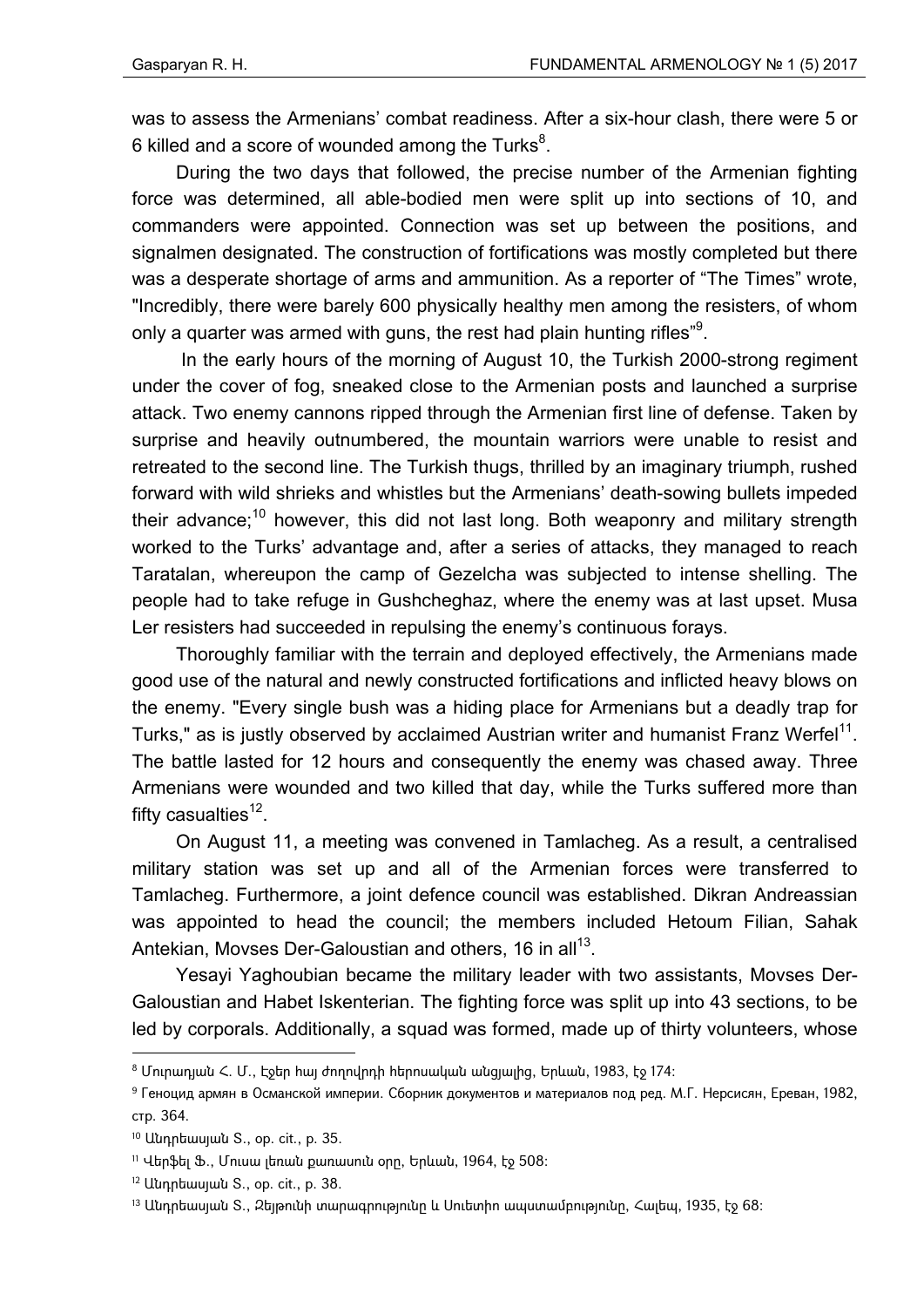commanders - Yesayi Yaghoubian, Bedros Tmlagian and Bedros Toutaglian - were renowned for their boldness and military skill. As clashes broke out, this squad, faster than lightning, would rush to side with the lookout soldiers and take on the first blow until the main forces would get in.

After the first failure, the Turks intensified preparations for the capture of Musa Ler. The Turkish authorities issued a call to arms to residents of neighbouring Muslim villages, and soon a sizeable division of 3,000 regular soldiers and 4,000 volunteers was established.

On August 19 and 20, one or two more assaults launched by the Turkish forces were driven off by the resisters of the Musa Ler (Mountain of Moses), who, albeit surrounded on all sides but with never-ending fighting spirit, managed to offer a fierce resistance, resulting in heavy Turkish casualties. The situation, however, was precarious for Svedian Armenians whose ammunition and food stocks were running low; regular enemy corps tailed by a rag-tag mob craving for killings and looting versus almost unarmed heroes, with virtually no hope of rescue or way out, yet able to withstand the Turkish troops' continuous attacks. From the sea alone could the chance of survival come forth. Thus, to attract the attention of Allied battleships, the Armenians hoisted two banners, one of which bore Dikran Andreassian's inscription in English "Christians Are in Danger" and the other was embellished with a big red cross.

On August 19, the Turkish regiments under the direct command of Rifat Bey attacked upon Savouloug and Tamlacheg but had to retreat soon, injured by falling rocks and boulder-stones dumped off the top of Musa Ler . The Turkish regular army unit of nearly 7000, accompanied by gangs of outlaws and marauders, tried to break through the defensive line of Taratalan and approach the Armenian positions, but were intercepted by the deadly fire of the fearless resisters. The latter pushed back the enemy forces, which were advancing in the direction of Gezelcha, Sheikh-Ordu and Savouloug, while a throng of brave Armenian women confronted the enemy, who was heading towards Tamlacheg. The female warriors showered the Turks with rocks and made them flee in panic. During the night, the resisters' western positions were ambushed, and then the heaviest attacks followed one another. When the Turkish hordes were too close to the barracks a few valiant Armenian warriors forced the enemy to surrender $14$ .

Early next morning, the enemy's offensive attempts were renewed with full force and, despite the Armenians' stern counter-measures, Turks were able to approach the settlements. The enemy's assault was so vicious that there seemed to be no hope of rescue. In the evening the Turks felt confident of winning and looked forward to the dawn to finally annihilate a handful of brave hearts. However, fighting broke out during the night. Musa Ler resisters, surrounding Turks on all sides, launched a surprise attack, and caused enormous confusion in their ranks. A conspicuous success was of the greatest importance to the Armenian resisters. The faith in their own strength and

1

 $14$  Անդրեասյան Տ., Զեյթունի անձնատվությունը, էջ 53: